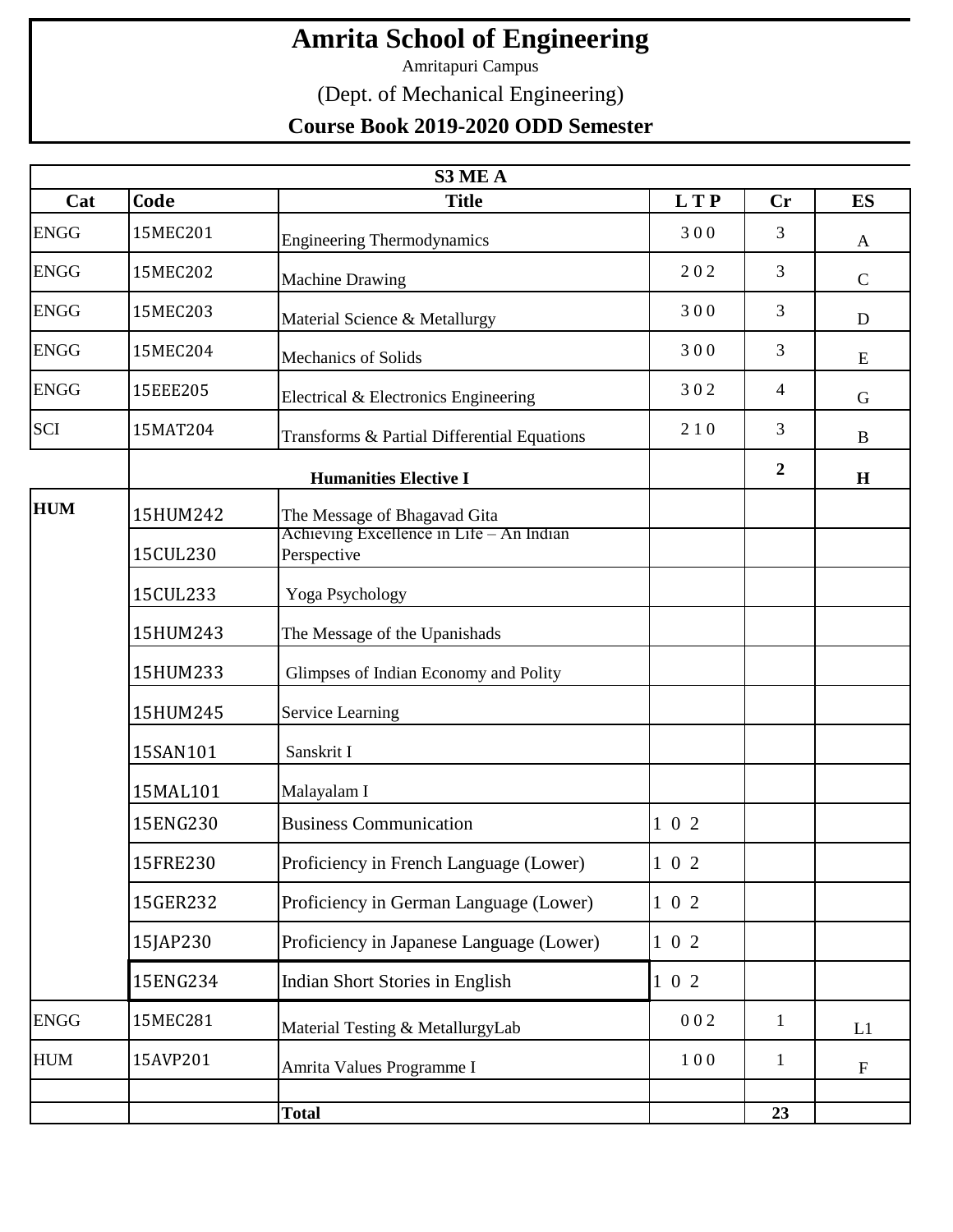| S3 ME B     |                       |                                             |            |                |                           |  |
|-------------|-----------------------|---------------------------------------------|------------|----------------|---------------------------|--|
| Cat         | Code                  | <b>Title</b>                                | <b>LTP</b> | Cr             | <b>ES</b>                 |  |
| <b>ENGG</b> | 15MEC201              | <b>Engineering Thermodynamics</b>           | 300        | 3              | A                         |  |
| <b>ENGG</b> | 15MEC202              | <b>Machine Drawing</b>                      | 202        | 3              | $\mathbf C$               |  |
| <b>ENGG</b> | 15MEC203              | Material Science & Metallurgy               | 300        | 3              | D                         |  |
| <b>ENGG</b> | 15MEC204              | <b>Mechanics of Solids</b>                  | 300        | 3              | E                         |  |
| <b>ENGG</b> | 15EEE205              | Electrical & Electronics Engineering        | 302        | $\overline{4}$ | $\mathbf G$               |  |
| SCI         | 15MAT204              | Transforms & Partial Differential Equations | 210        | 3              | $\bf{B}$                  |  |
| <b>HUM</b>  | Humanities Elective I |                                             |            | $\overline{2}$ | H                         |  |
|             |                       |                                             |            |                |                           |  |
| <b>ENGG</b> | 15MEC281              | Material Testing & MetallurgyLab            | 002        | $\mathbf{1}$   | L1                        |  |
| <b>HUM</b>  | 15AVP201              | Amrita Values Programme I                   | 100        | $\mathbf{1}$   | $\boldsymbol{\mathrm{F}}$ |  |
|             |                       |                                             |            |                |                           |  |
|             |                       | Total                                       |            | 23             |                           |  |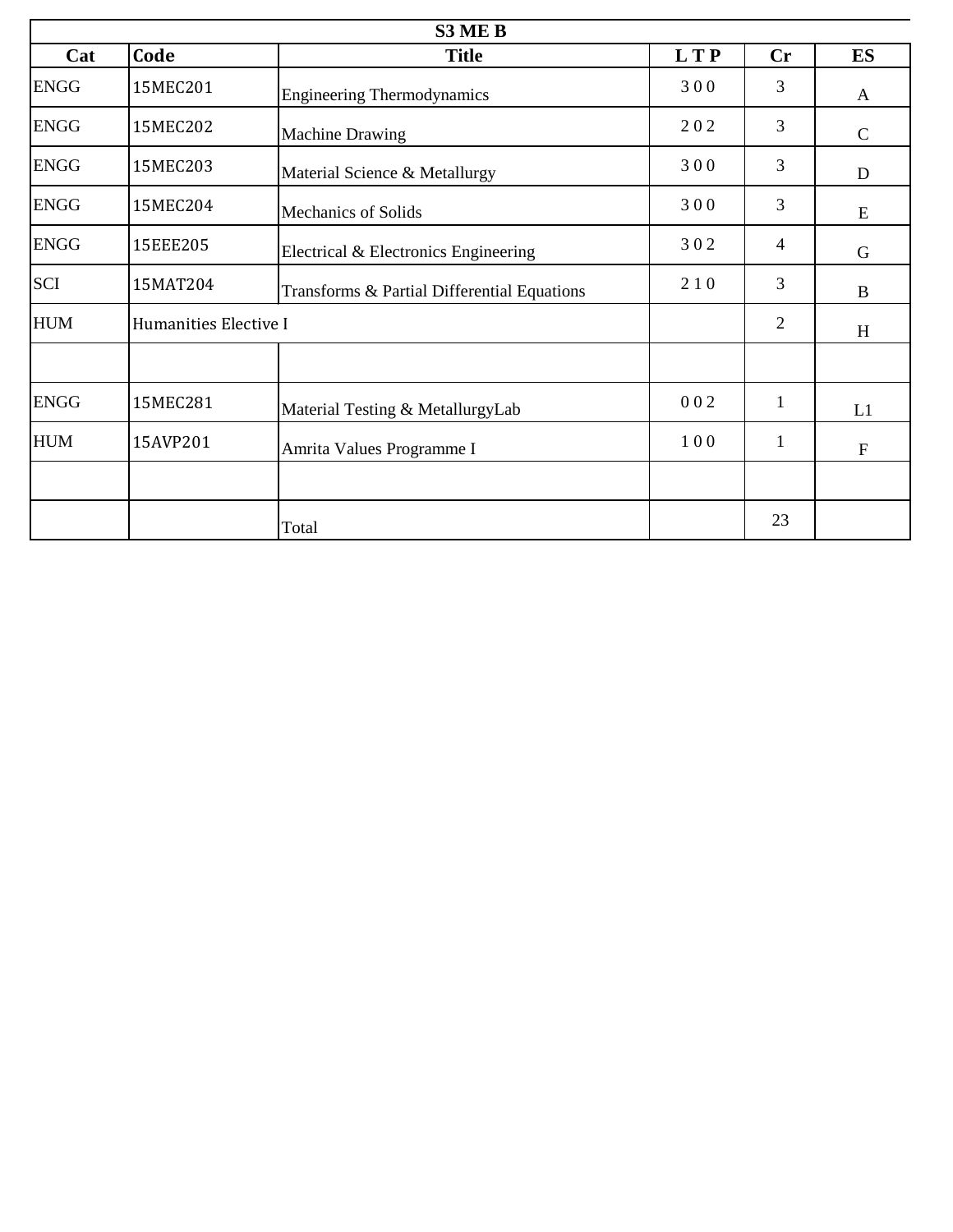**S5 ME A**

| Cat         | Code        | <b>Title</b>                        | <b>LTP</b> | <b>Cr</b>      | ES             |
|-------------|-------------|-------------------------------------|------------|----------------|----------------|
| <b>ENGG</b> | 15MEC301    | Design of Machine Elements I        | 300        | 3              | $\mathbf{A}$   |
| <b>ENGG</b> | 15MEC302    | Dynamics of Machines                | 300        | 3              | $\mathbf C$    |
| <b>ENGG</b> | 15MEC303    | <b>Heat Power Engineering</b>       | 300        | 3              | D              |
| <b>ENGG</b> | 15MEC304    | Manufacturing Process II            | 300        | 3              | $\mathbf F$    |
| <b>SCI</b>  | 15MAT302    | <b>Numerical Methods</b>            | 202        | 3              | B              |
| <b>ENGG</b> | Elective II |                                     | 300        | 3              |                |
|             | 15MEC265    | <b>Advanced Welding Technology</b>  |            |                |                |
|             | 15MEC234    | Design for Manufacture and Assembly |            |                |                |
|             | 15MEC271    | Non-Destructive Testing             |            |                |                |
|             | 15MEC257    | Renewable Sources of Energy         |            |                |                |
|             | 15MEC238    | Micro-Electro Mechanical Systems    |            |                |                |
| <b>ENGG</b> | 15MEC381    | Manufacturing Process Lab           | 002        | $\mathbf{1}$   | L1             |
| <b>ENGG</b> | 15MEC382    | Thermal Science Lab                 | 002        | 1              | L2             |
| <b>HUM</b>  | 15SSK321    | Soft Skills II                      | 102        | $\overline{2}$ | G              |
| <b>ENGG</b> | 15LIV390    | Live in Lab                         |            | $[3]$          | P <sub>2</sub> |
|             |             | <b>Total</b>                        |            | $22$ [+3]      |                |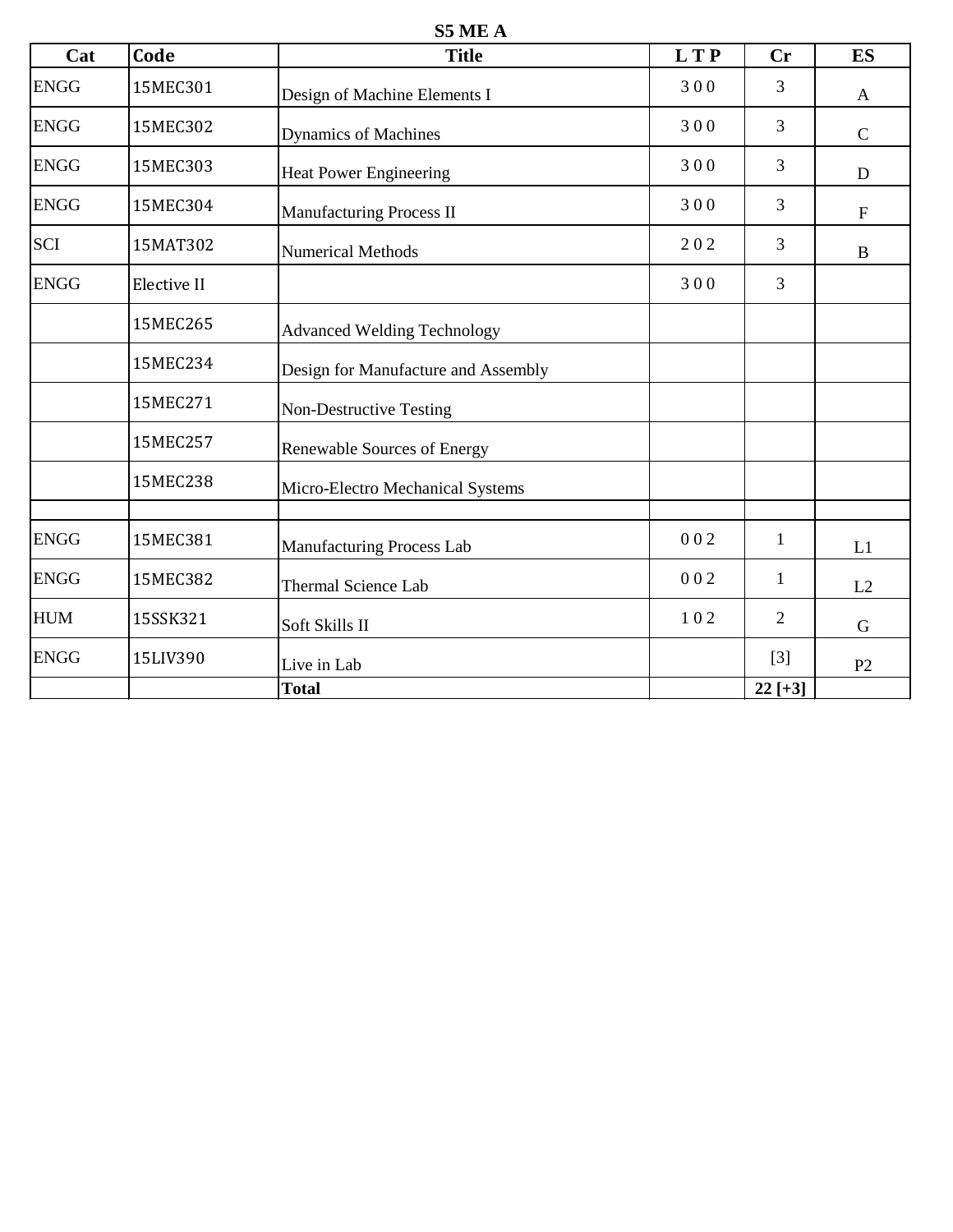**S5 ME B**

| Cat         | Code        | <b>Title</b>                        | <b>LTP</b> | <b>Cr</b>      | <b>ES</b>    |
|-------------|-------------|-------------------------------------|------------|----------------|--------------|
| <b>ENGG</b> | 15MEC301    | Design of Machine Elements I        | 300        | 3              | $\mathbf{A}$ |
| <b>ENGG</b> | 15MEC302    | <b>Dynamics of Machines</b>         | 300        | $\overline{3}$ | $\mathbf C$  |
| <b>ENGG</b> | 15MEC303    | <b>Heat Power Engineering</b>       | 300        | 3              | $\mathbf D$  |
| <b>ENGG</b> | 15MEC304    | Manufacturing Process II            | 300        | 3              | ${\bf F}$    |
| <b>SCI</b>  | 15MAT302    | <b>Numerical Methods</b>            | 202        | $\overline{3}$ | $\bf{B}$     |
| <b>ENGG</b> | Elective II |                                     | 300        | $\overline{3}$ |              |
|             | 15MEC265    | <b>Advanced Welding Technology</b>  |            |                |              |
|             | 15MEC234    | Design for Manufacture and Assembly |            |                |              |
|             | 15MEC271    | Non-Destructive Testing             |            |                |              |
|             | 15MEC257    | Renewable Sources of Energy         |            |                |              |
|             | 15MEC238    | Micro-Electro Mechanical Systems    |            |                |              |
| <b>ENGG</b> | 15MEC381    | Manufacturing Process Lab           | 002        | $\mathbf{1}$   | L1           |
| <b>ENGG</b> | 15MEC382    | Thermal Science Lab                 | 002        | $\mathbf{1}$   | L2           |
| <b>HUM</b>  | 15SSK321    | Soft Skills II                      | 102        | $\overline{2}$ | G            |
| <b>ENGG</b> | 15LIV390    | Live in Lab                         |            | $[3]$          | P2           |
|             |             | Total                               |            | $22[+3]$       |              |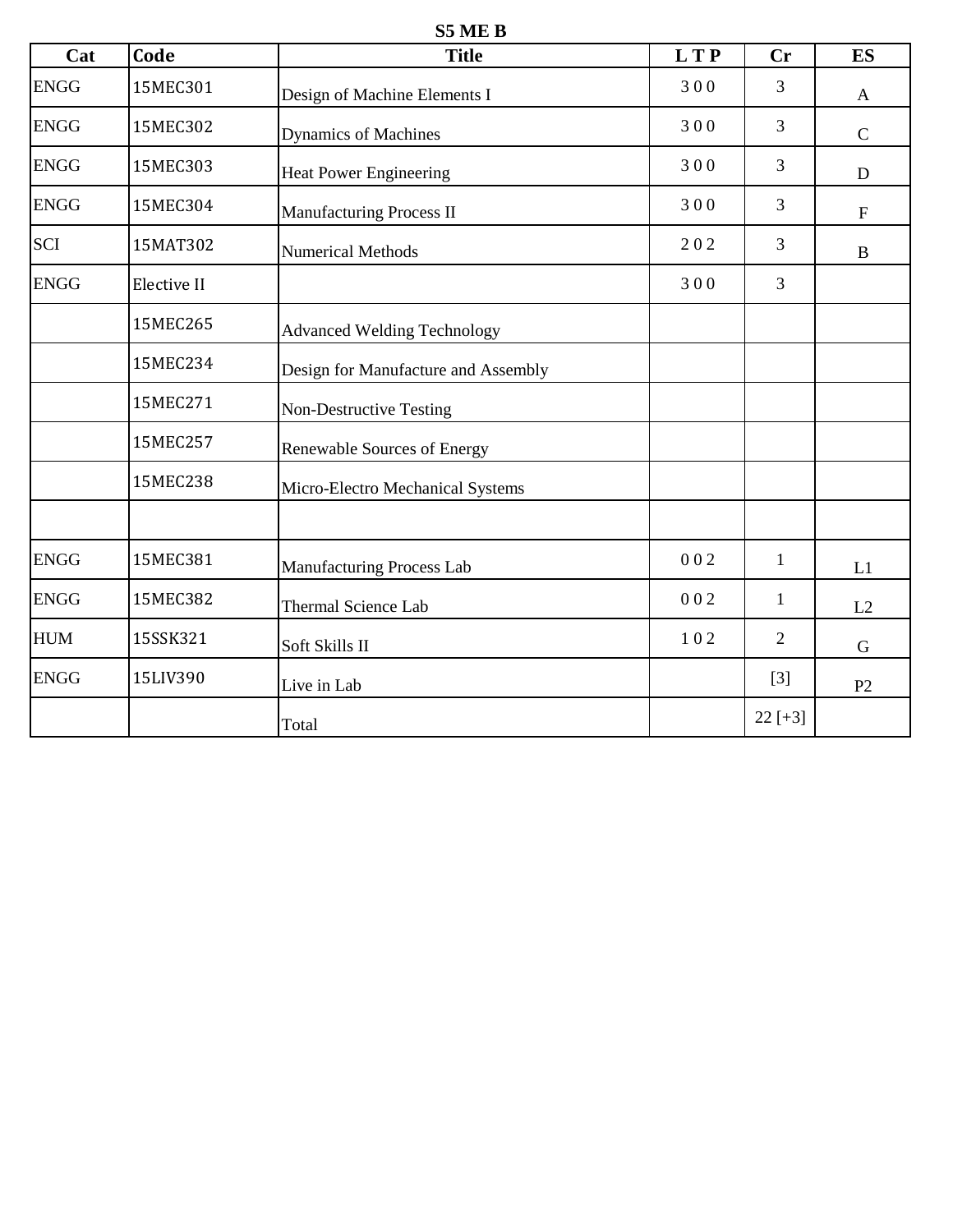**S7 ME A**

| Cat         | Code        | <b>Title</b>                            | <b>LTP</b> | Cr             | <b>ES</b>                 |
|-------------|-------------|-----------------------------------------|------------|----------------|---------------------------|
| <b>ENGG</b> | 15MEC401    | <b>Advanced Fluid Mechanics</b>         | 300        | 3              | A                         |
| <b>ENGG</b> | 15MEC402    | <b>Control Engineering</b>              | 300        | 3              | B                         |
| <b>ENGG</b> | 15MEC403    | <b>Industrial Robotics</b>              | 300        | $\overline{3}$ | $\mathsf{C}$              |
| <b>ENGG</b> | 15MEC404    | <b>Mechanical Vibrations</b>            | 300        | 3              | $\boldsymbol{\mathrm{F}}$ |
| <b>HUM</b>  | 15ENV300    | EnvironmentalScience and Sustainability | 300        | 3              | D                         |
| <b>ENGG</b> | Elective IV |                                         | 300        | 3              |                           |
|             | 15MEC256    | Refrigeration and Air Conditioning      |            |                |                           |
|             | 15MEC261    | <b>Advanced Casting Technology</b>      |            |                |                           |
|             | 15MEC266    | <b>CNC</b> Machines                     |            |                |                           |
|             |             |                                         |            |                |                           |
| <b>ENGG</b> | 15MEC481    | <b>CIM Lab</b>                          | 002        | 1              | L1                        |
| <b>ENGG</b> | 15MEC482    | Machine Dynamics & Control Lab          | 002        | $\mathbf{1}$   | L2                        |
| PRJ         | 15MEC495    | Project Phase I                         |            | $\overline{2}$ | P1                        |
| <b>ENGG</b> | 15LIV490    | Live-in-Lab                             |            | $[3]$          | P <sub>2</sub>            |
|             |             | Total                                   |            | $22[+3]$       |                           |